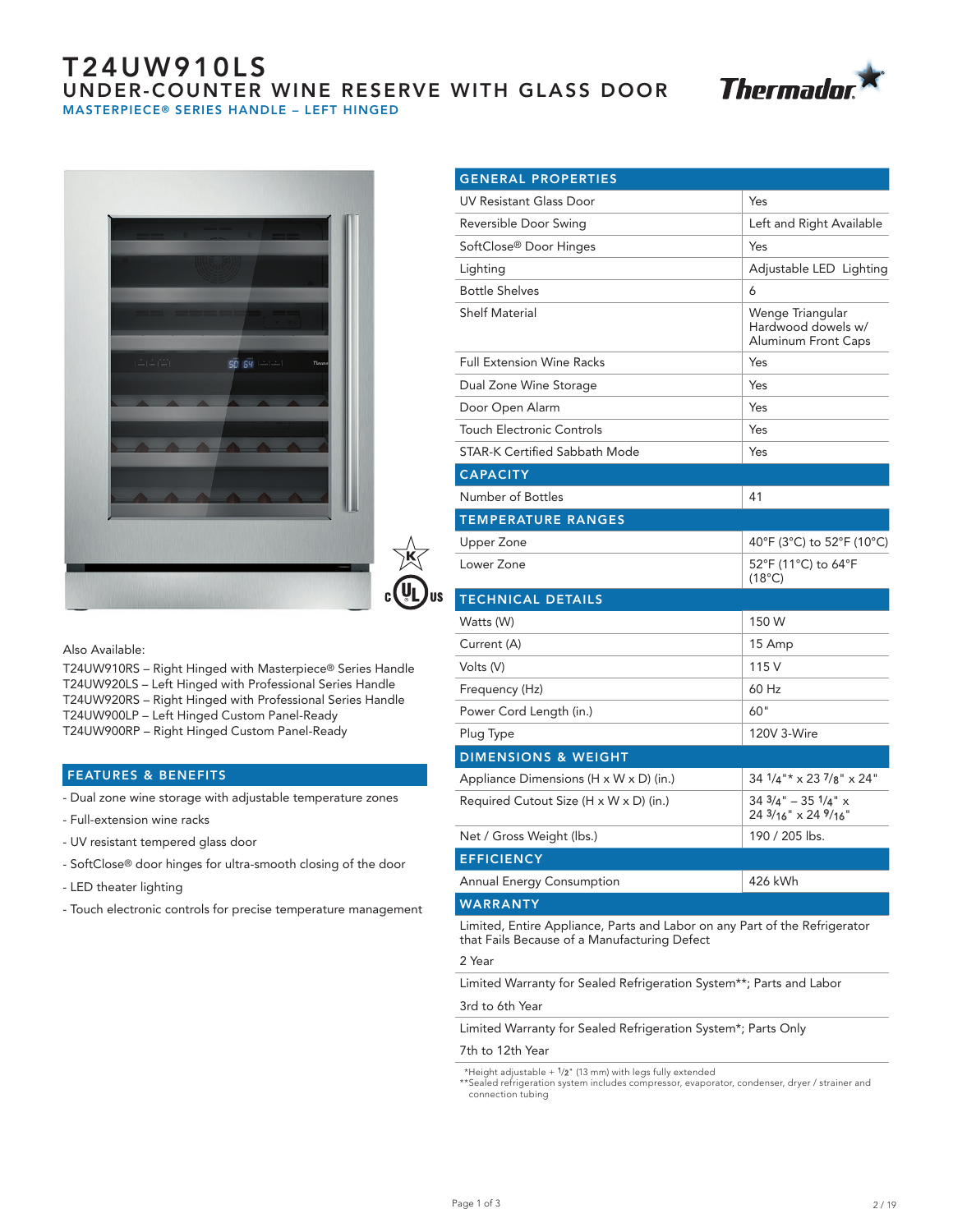

#### GLASS DOOR WINE RESERVE PRODUCT DIMENSIONS



GLASS DOOR WINE RESERVE CUTOUT DIMENSIONS



Frontal view



measurements in inches (mm)

#### GLASS DOOR WINE RESERVE CUTOUT DIMENSIONS & ELECTRICAL LOCATION



Recommended area for installation<br>connection - a  $2^1/2$ " (63 mm) diameter hole is recommended. Location of power cord at base of the appliance.



 $(102 \text{ mm})$ <sup>†</sup> B:

It is recommended that the water connection is placed adjacent to the installation cavity, so that it can be<br>accessed without uninstalling the appliance.

For flush installation, recommend outlet and water connection to be placed to the side of the unit and not directly behind.

measurements in inches (mm)